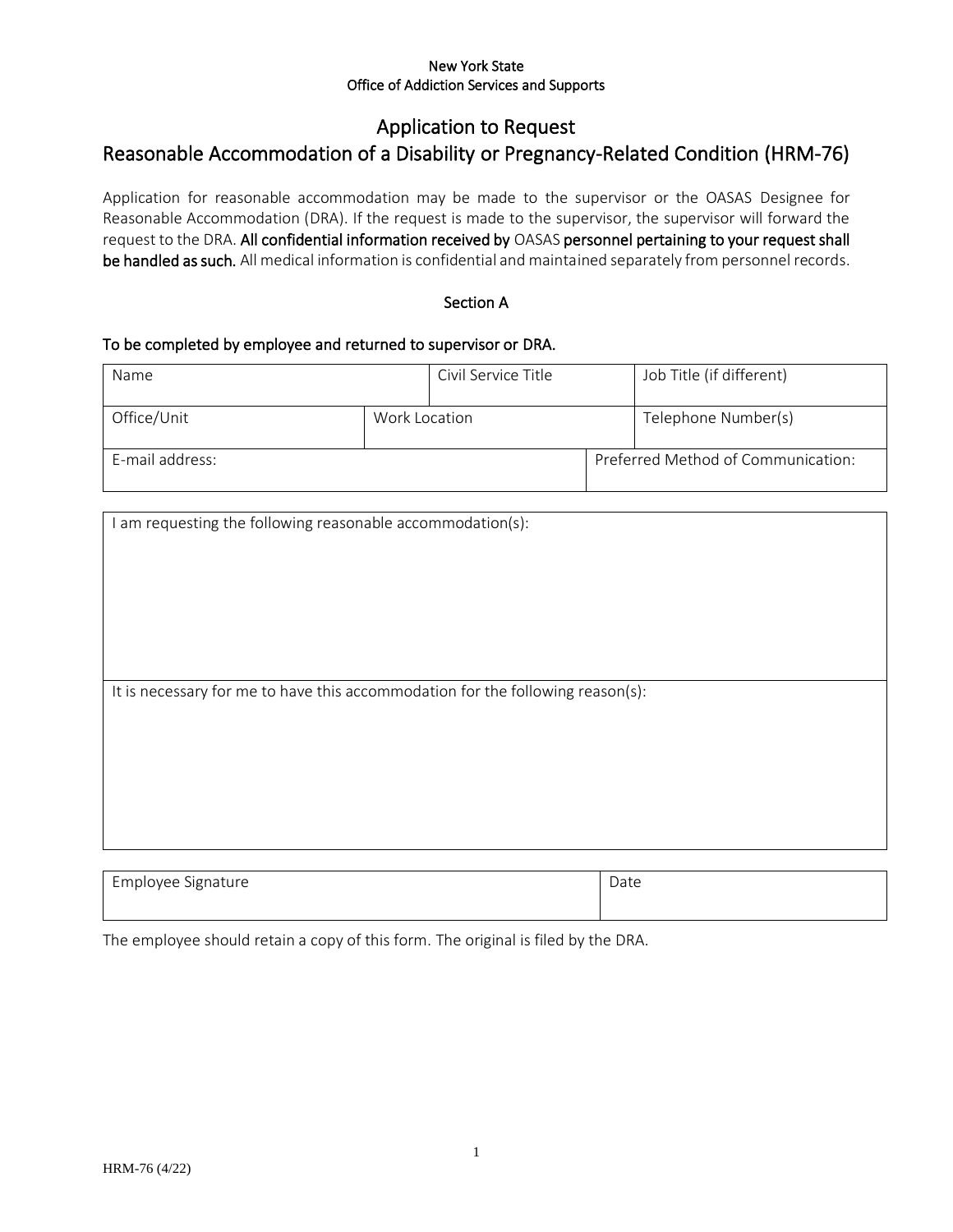#### Section B

### Initial Response to Request for an Accommodation

#### To be completed by DRA

Name of Employee:

We have reviewed your application for an accommodation.

Your request has been approved.

Comments:

 No decision has been made at this time. We will continue to assess your request. The OASAS DRA will contact you within the next two weeks.

| Comments:       |      |
|-----------------|------|
|                 |      |
|                 |      |
|                 |      |
|                 |      |
|                 |      |
| DRA's Signature | Date |
|                 |      |
| DRA's Name:     |      |

The employee should retain a copy of this form. The original is filed by the *DRA*.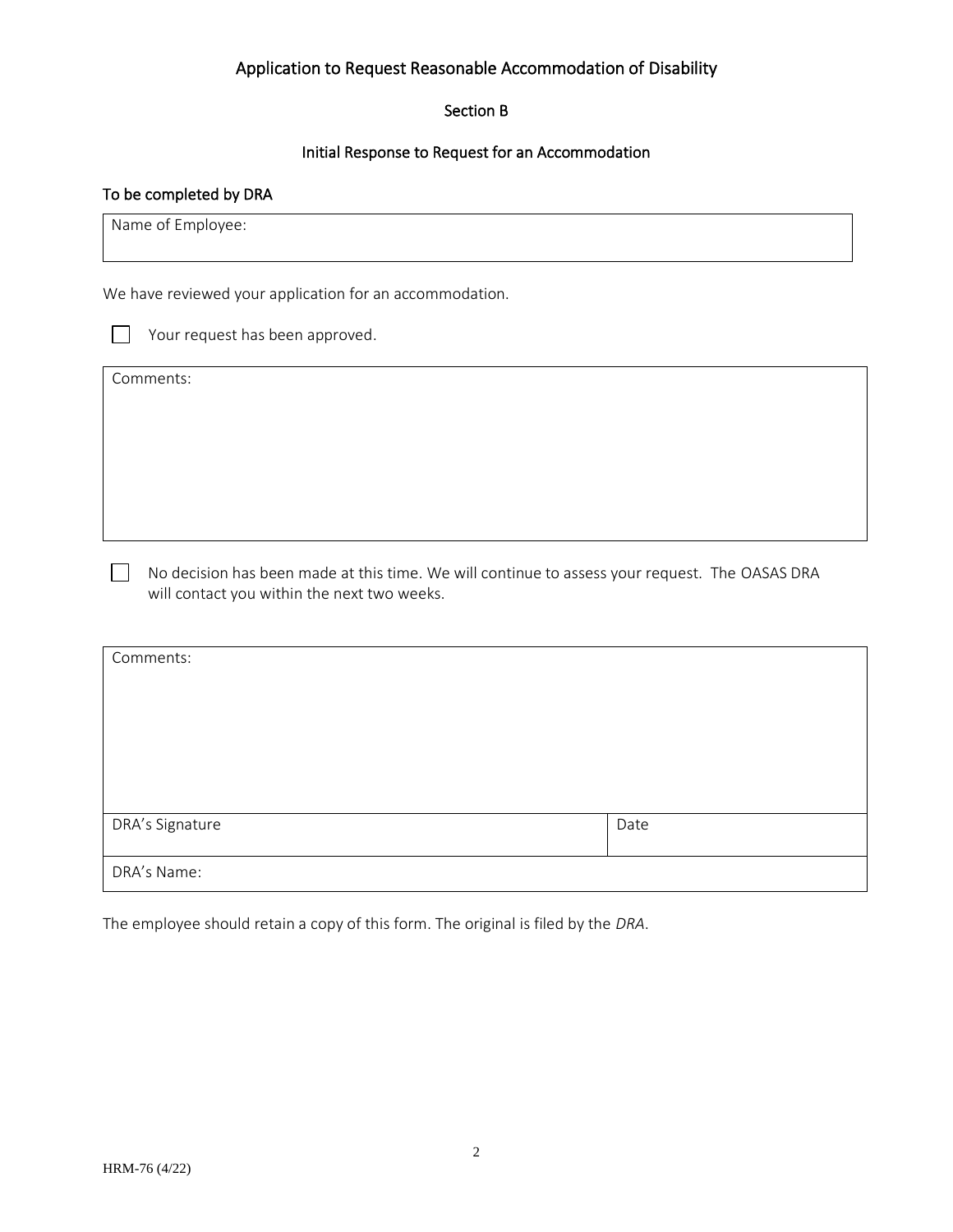## Section C

### Notification of Need for Additional Information

## To be completed by the *DRA* and returned to the employee

| Name of Employee: |                                                                                                                                                                                                                                               |      |
|-------------------|-----------------------------------------------------------------------------------------------------------------------------------------------------------------------------------------------------------------------------------------------|------|
|                   | We are continuing to assess your request. To make a determination, we need the following information:                                                                                                                                         |      |
|                   | <b>Medical Documentation</b>                                                                                                                                                                                                                  |      |
|                   | Please inform your doctor of your application for an accommodation and have your doctor send us medical<br>documentation, indicating the limitations that your disability would place on your job performance.                                |      |
|                   | A copy of the duties description for your title; or -                                                                                                                                                                                         |      |
|                   | A list of the essential functions of your position is attached for the doctor's reference.                                                                                                                                                    |      |
|                   | Information should be sent by the following date:                                                                                                                                                                                             |      |
|                   | The report should be provided to OASAS (DRA).                                                                                                                                                                                                 |      |
|                   | All medical information pertaining to Reasonable Accommodation must be kept confidential by the Agency.                                                                                                                                       |      |
|                   | Other                                                                                                                                                                                                                                         |      |
| Explain:          |                                                                                                                                                                                                                                               |      |
|                   |                                                                                                                                                                                                                                               |      |
|                   |                                                                                                                                                                                                                                               |      |
|                   | We require no additional information from you at this time.                                                                                                                                                                                   |      |
| OASAS' decision.  | The OASAS review process will include an evaluation of all relevant information. This may include an interview with you<br>and/or your supervisor. After completion of the review, you will be informed in writing by the OASAS DRA regarding |      |
|                   | We anticipate that the decision will be made by (date):                                                                                                                                                                                       |      |
|                   | If you have any questions, please call the OASAS DRA.                                                                                                                                                                                         |      |
| Signature of DRA  |                                                                                                                                                                                                                                               | Date |

The employee should retain a copy of this form. The original is filed by the OASAS DRA.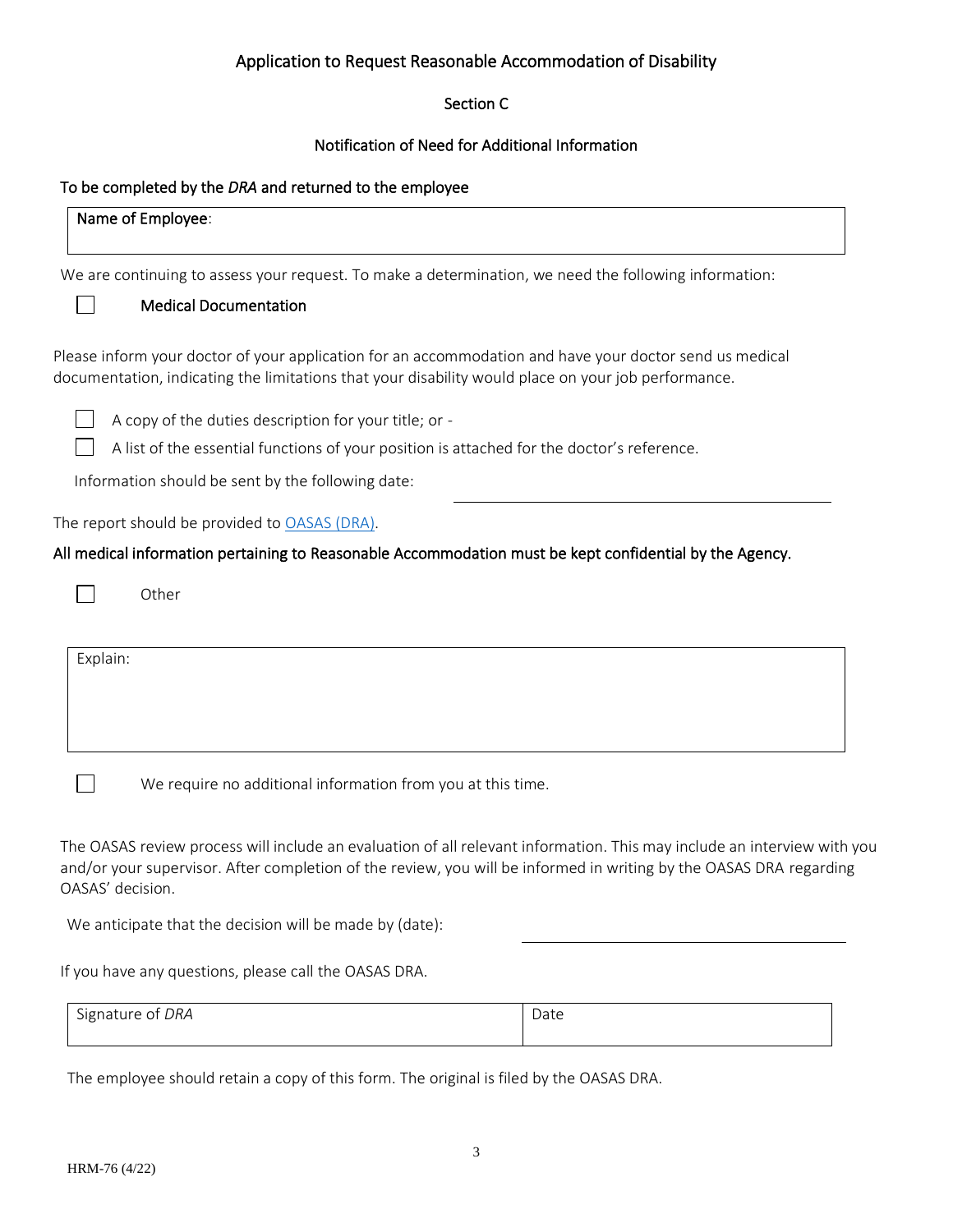## Section D

## Notification of Agency Determination:

#### To be completed by the *DRA* and returned to the employee

### Name of Employee:

Based on the information you provided, OASAS is able to provide you with a reasonable accommodation of your disability, as follows:



 $\Box$  The accommodation granted is as you requested in your application.

 $\Box$  The accommodation granted differs from the accommodation you requested, as follows:

Please discuss this with your supervisor. A letter from the OASAS DRA confirming this decision will be sent to you within the next week once you accept the accommodation. If you have any questions, please call the OASAS DRA The employee should retain a copy of this form, and return the original with his or her signature to be filed by the OASAS DRA.

| I accept           | reject | the above reasonable accommodation. |      |
|--------------------|--------|-------------------------------------|------|
| Employee Signature |        |                                     | Date |

-or-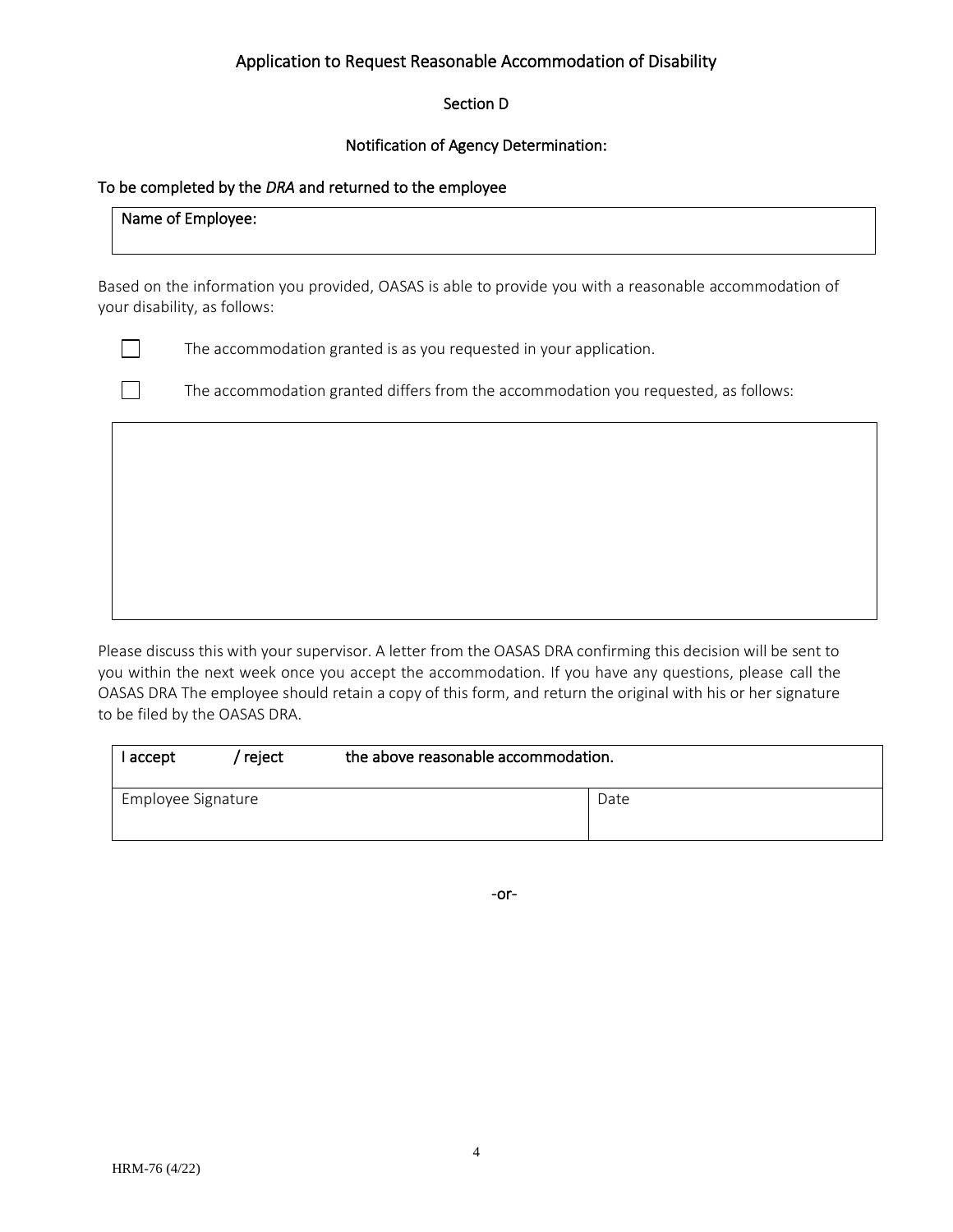## Section E

## Notification of Agency Denial of Reasonable Accommodation:

#### To be completed by the *DRA* and returned to the employee

## Name of Employee:

Based on the information you provided, OASAS is unable to provide you with a reasonable accommodation of your disability, as you requested on:

| We are denying your request for the following reason(s): |  |
|----------------------------------------------------------|--|

| Signature of DRA | Date |
|------------------|------|
|                  |      |

If you have any questions, please call the OASAS DRA. The employee should retain a copy of this form. The original will be filed by the OASAS DRA.

#### Remedies relating to Dissatisfaction with Agency's Reasonable Accommodation Determination

A letter from the OASAS DRA confirming the decision will be sent to you within the next week after you receive the Notification of Agency Determination. If you are dissatisfied with the determination, you now have several options:

- 1. You may choose to accept this decision and end the process; or
- 2. You may choose to file an appeal with the Reasonable Accommodation Appeal Review Committee in accordance with procedures established in the "Procedures for Implementing Reasonable Accommodation for Applicants and Employees with Disabilities and Pregnancy-related Conditions in New York State Agencies." To file your appeal, submit the enclosed form, (Section F) "Request to Appeal a Reasonable Accommodation Determination" to the Reasonable Accommodation Appeals Review Committee at ARC@cs.ny.gov or by mail at Department of Civil Service Empire State Plaza Swan Street Building – Core 1 Empire State Plaza, Albany, NY 12239 Attn: ODIM – ARC.
- 3. You may choose to file an internal discrimination complaint with the Office of Employee Relations (OER) Anti-Discrimination Investigation Division (ADID) if you believe that the Office of Addiction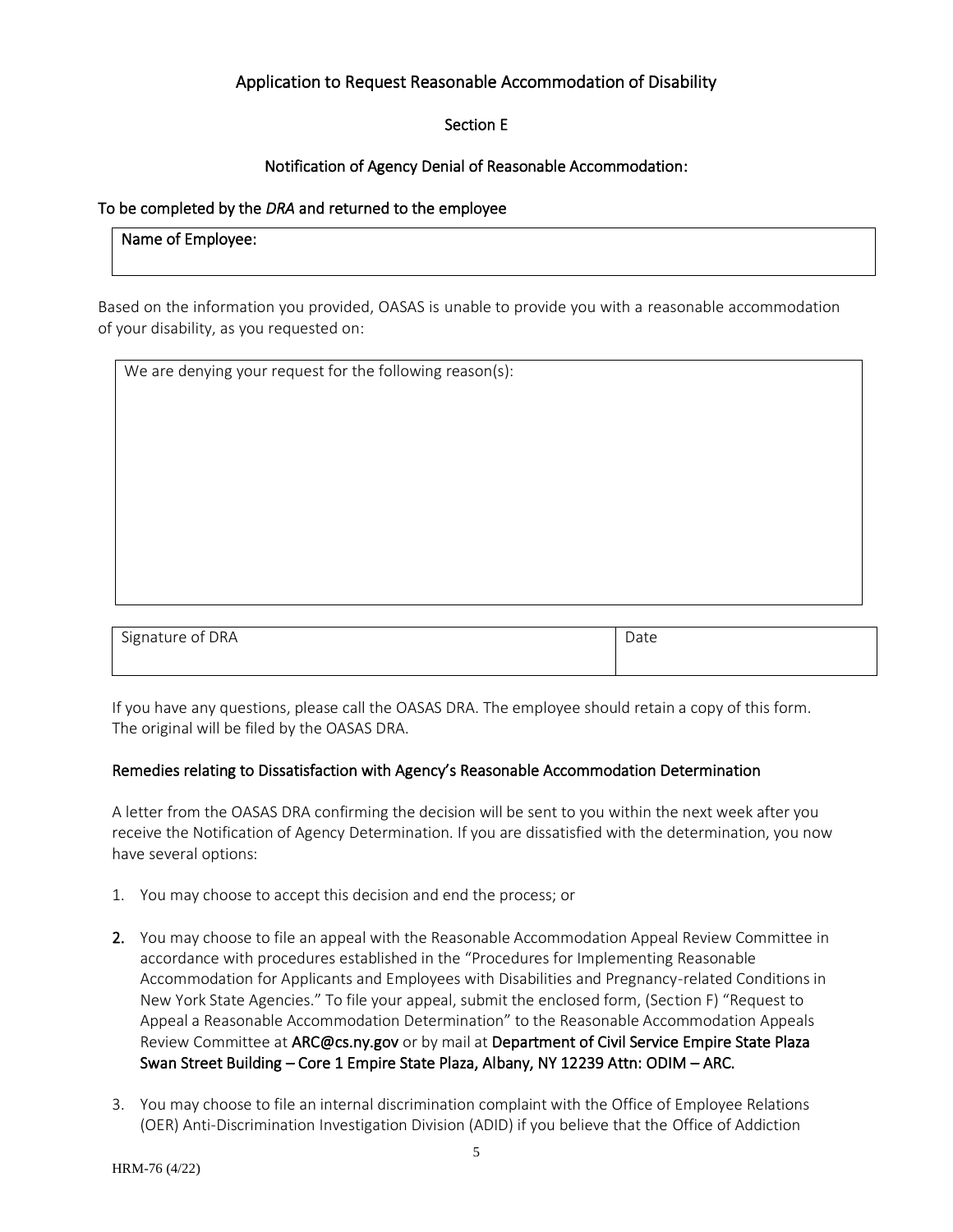Services and Support's determination is unlawful.

- 4. In addition to the options stated above, other alternatives may also be available. These include, but are not limited to:
	- **The filing a complaint with any compliance agency designated under Sections 503/504 of the** Rehabilitation Act of 1973;
	- **■** filing a complaint with the New York State Division of Human Rights;
	- **■** filing a complaint with the Equal Employment Opportunity Commission or any appropriate federal oversight agency under the American with Disabilities Act; and
	- **■** filing a private right of action to challenge the alleged discriminatory act, under the New York State Human Rights Law, or any applicable statute.

You may initiate these alternatives after the first denial by OASAS of your request for an accommodation. Although these time limitations vary, the time for filing a complaint pursuant to all the alternatives begins to run when OASAS first denies your request for an accommodation. However, you should consult with the appropriate anti-discrimination agency as to the time limitations for initiating such an action.